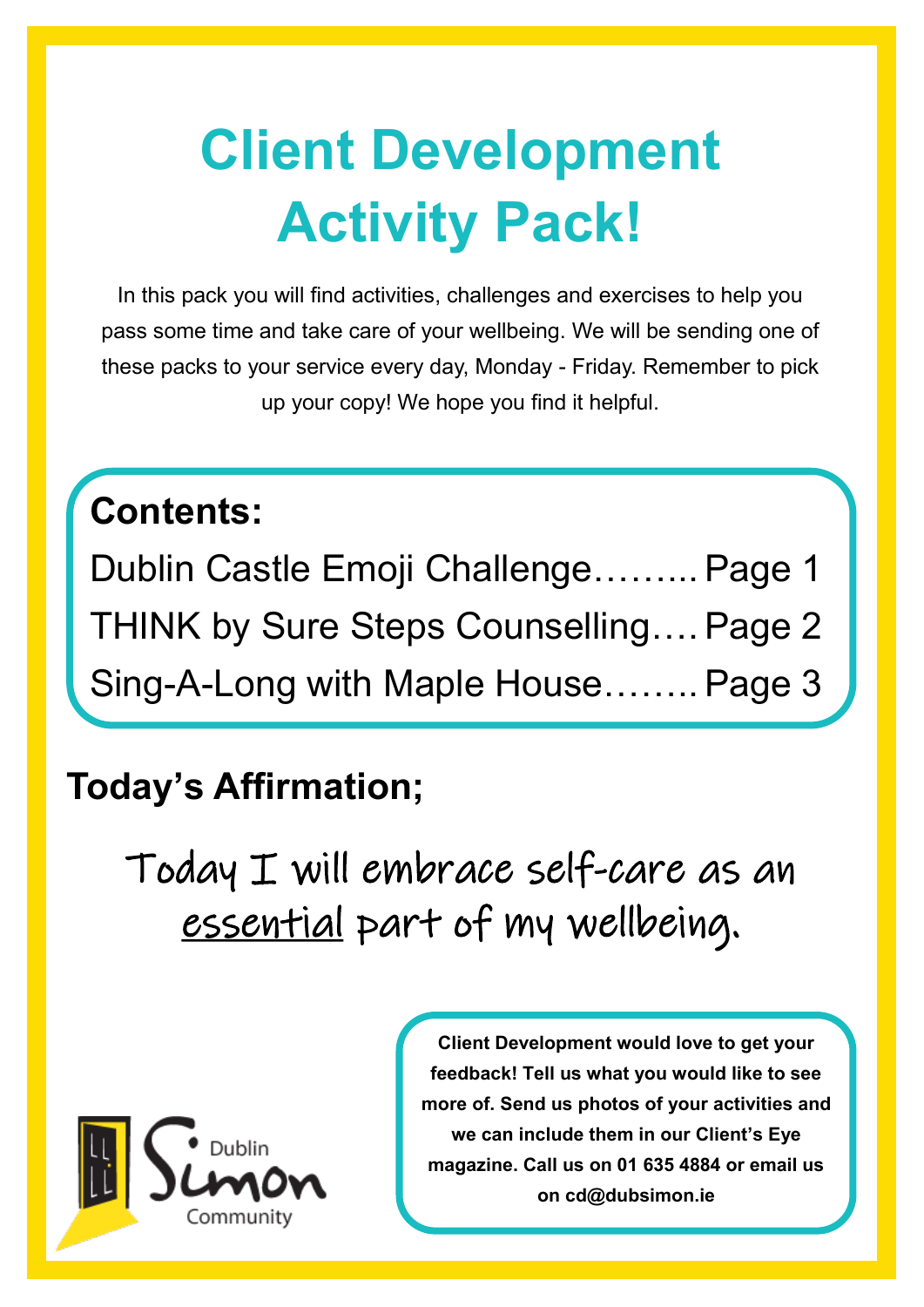#### **Dublin Castle Emoji Challenge!**

Another day, another emoji challenge! This has been brought to you by the Education Team in Dublin Castle. Look at the emoji's to figure out the popular Irish TV shows! Just to help get you started; the answer to no.1 is Derry Girls! Send your answers to cd@dubsimon.ie. Good luck!







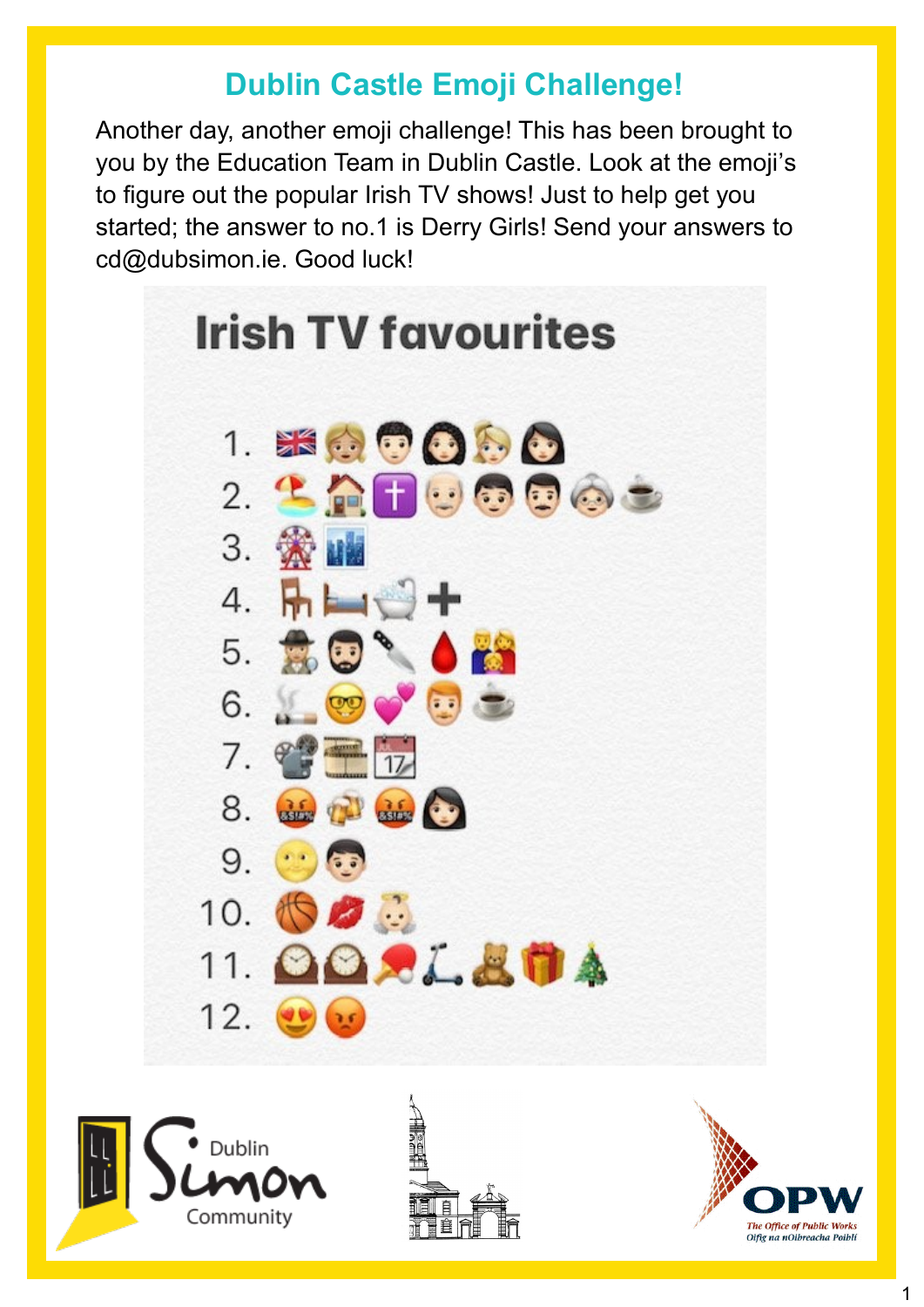# **THINK!**

Ask yourself if your thought is:

## $\mathbf{T}_{\text{rule}^2}$

 Is this thought FACT or opinion?  *What IS absolutely true about this situation?* 

# **Helpful?**

 Is this thought helpful to me?  *What WOULD be helpful to think right now?* 

#### **Inspiring or Important?**

 Does this thought inspire me, or is it very important, right now?  *What IS really important to think or do right now?* 

## **Necessary?**

 Do I really need to believe and act on this thought? Immediately? Later? Never?  *What IS necessary to do right now?* 

## **Kind?**

 Is this thought kind to me or others?  *What WOULD be a kind thought, right now?* 

If you answer NO to any of these **THINK** questions, you can:

- Safely dismiss the thought
- React to the thought using the more reasonable (blue/italics) thoughts

#### **Then choose your new focus of attention.**



For more information please contact Sure Steps Counselling on 01 6354882 or

surestepscounselling@dubsimon.ie